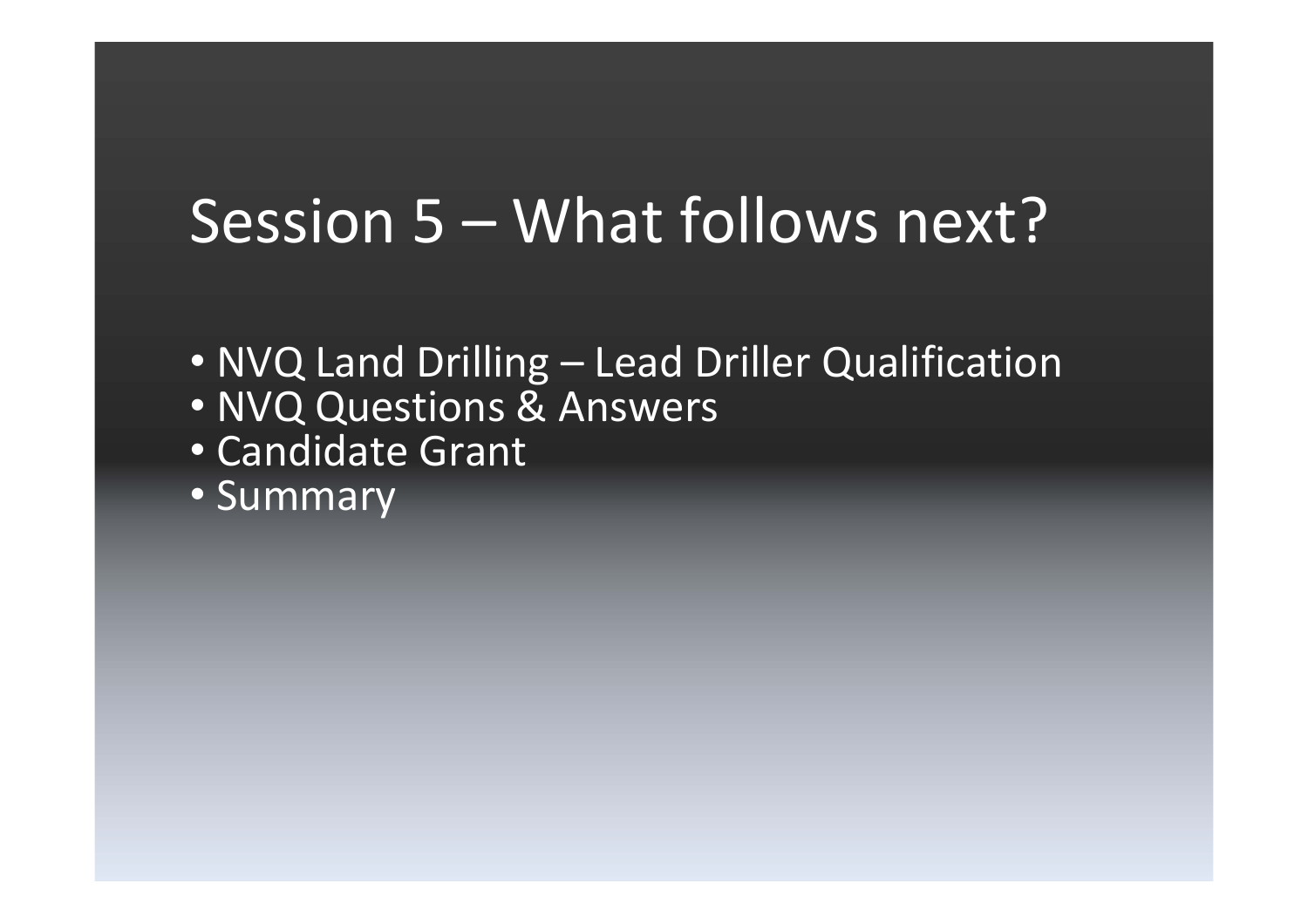# NVQ Land Drilling Qualification

- Lead Driller can obtain one or more of these endorsements
- Anchoring; Ground Investigation (Cable Percussion, Rotary, Dynamic Sampling); Drilling & Grouting; Geothermal Drilling; Landfill; Waterwell
- Need to obtain Geothermal Drilling endorsement for Closed Loop
- ( Waterwell endorsement for Open Loop )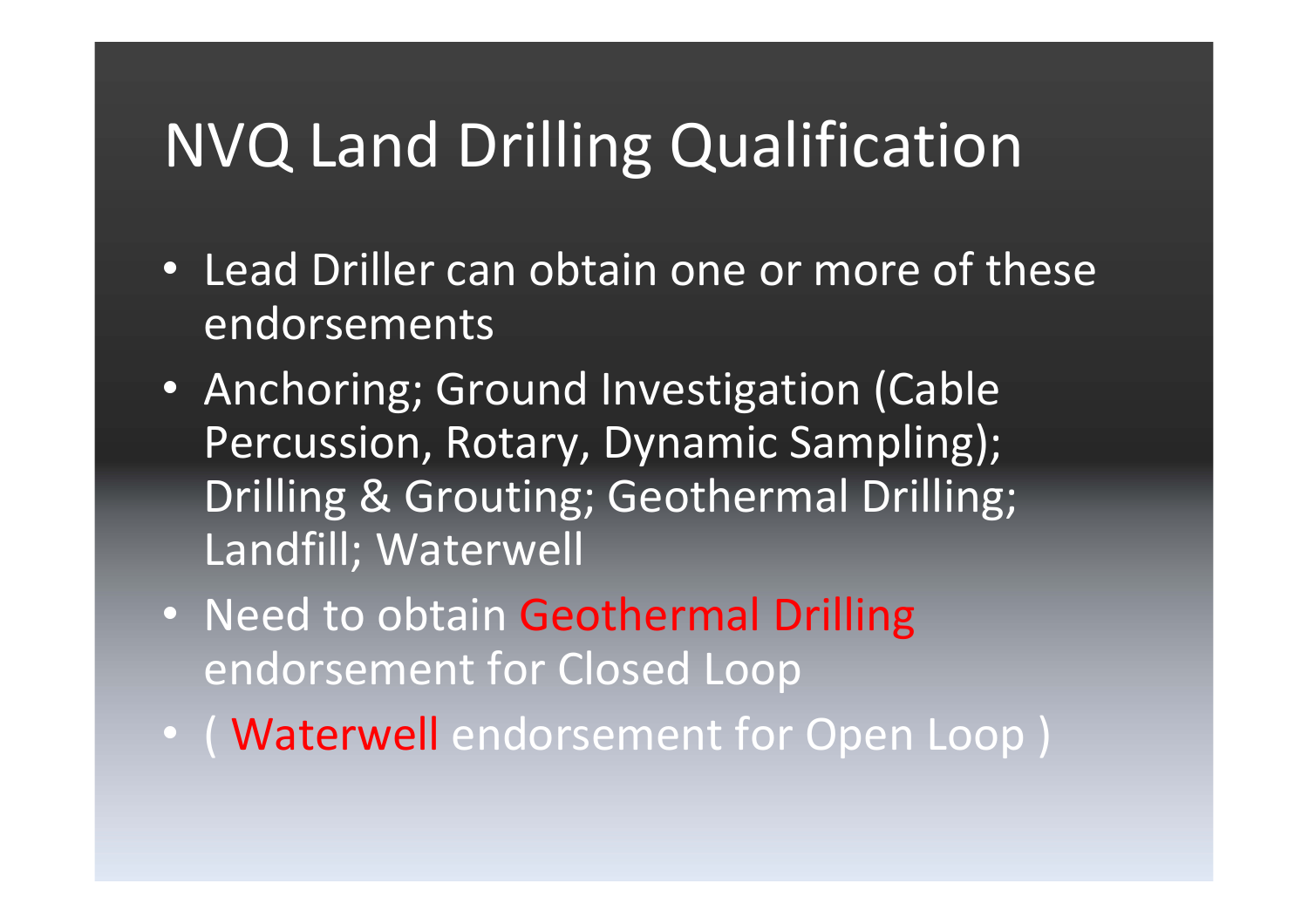# NVQ Land Drilling Qualification

- 
- I've already got the NVQ. Do I need to do the whole NVQ again?
- NO. You only have to be reassessed for additional endorsements
- (NVQ is 7 units. Only 1 has to be reassessed)
- Therefore cost is much reduced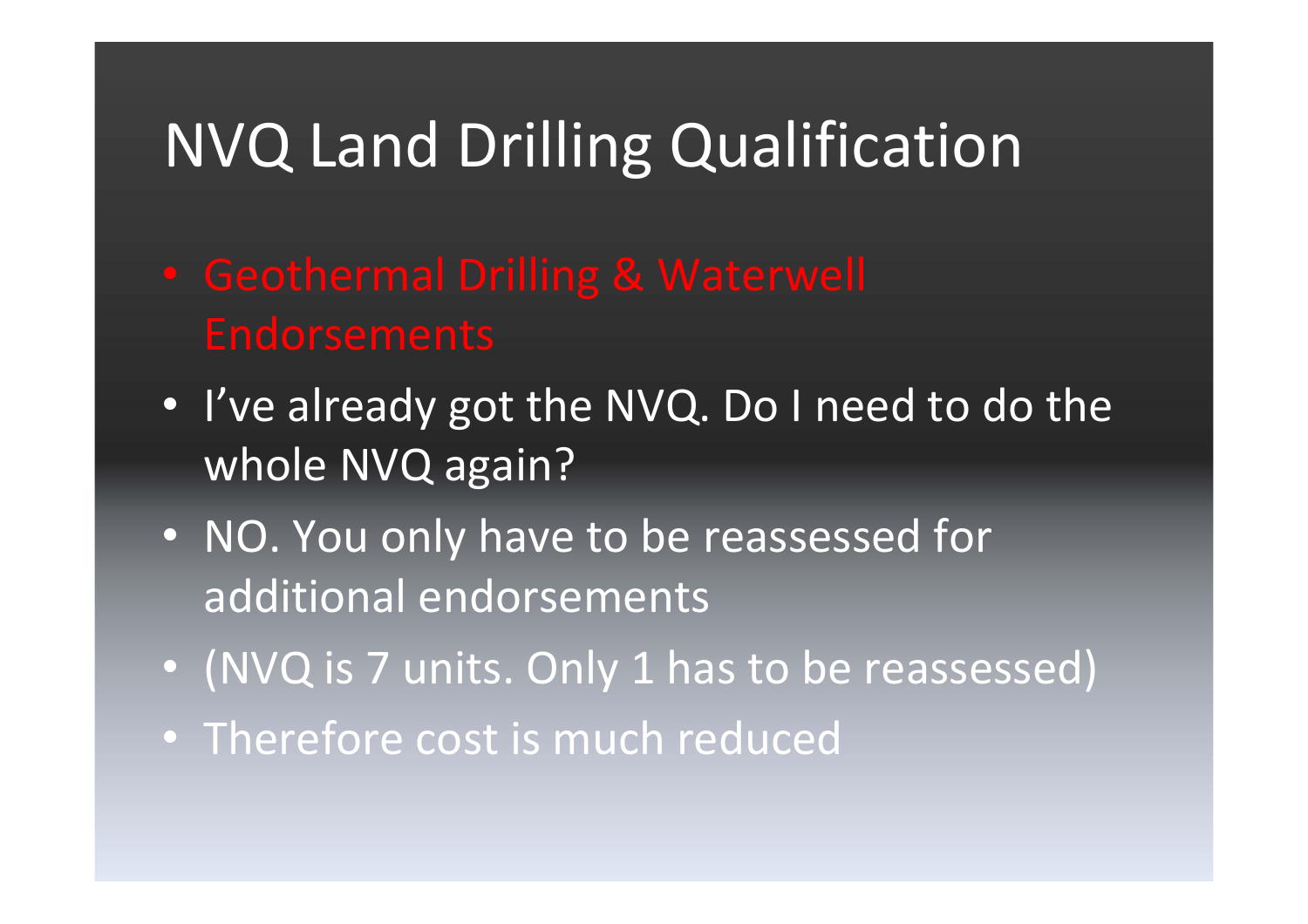# NVQ Land Drilling Qualification

- 
- Are NVQ Assessors available?
- YES. The BDA has held a training course for Assessors (27<sup>th</sup> August)
- Contact your usual Assessor or ask BDA for Assessor details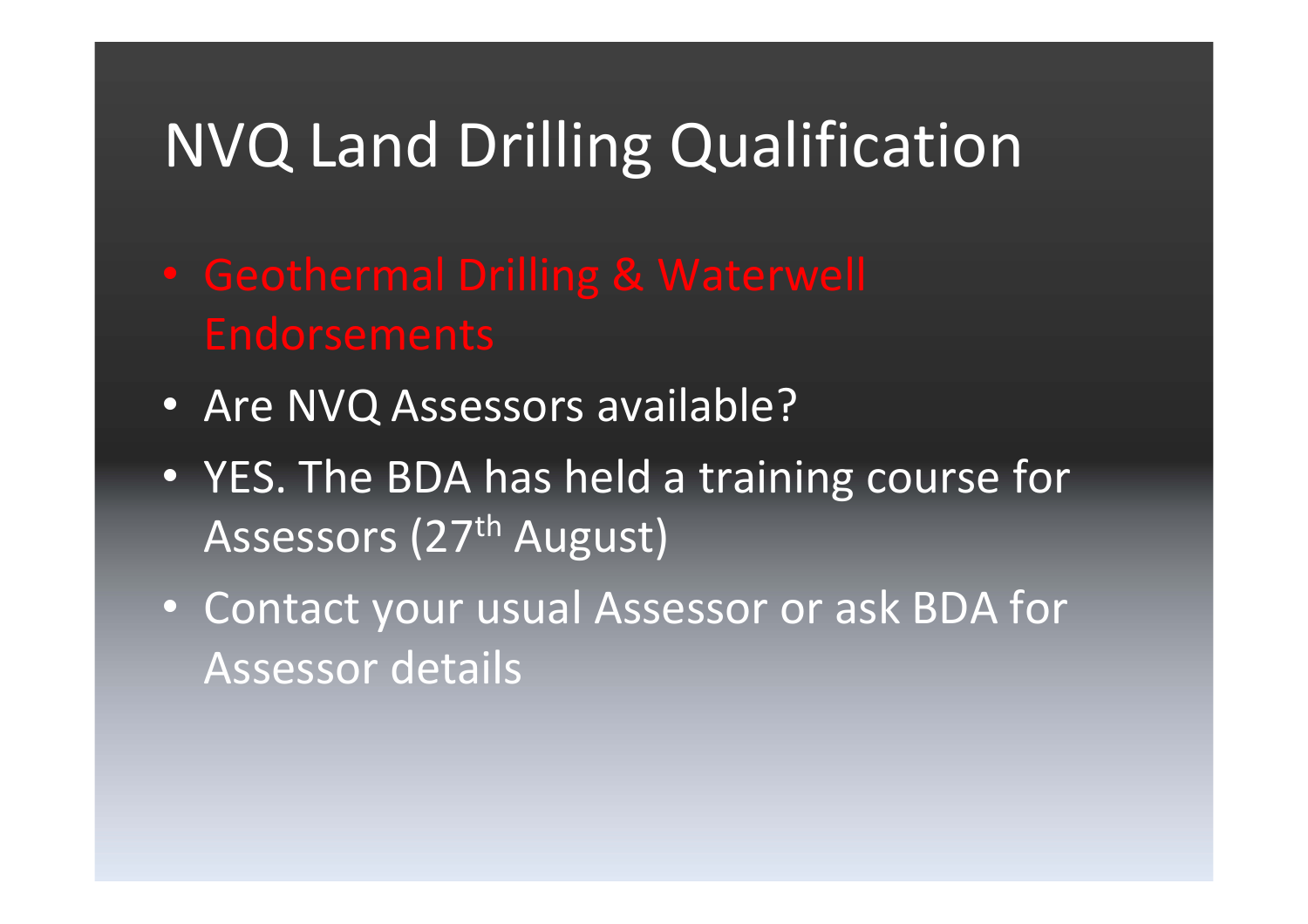- BDA has produced Questions/Answers for Geothermal Drilling
- 32 questions Cable Percussion
- 45 questions Rotary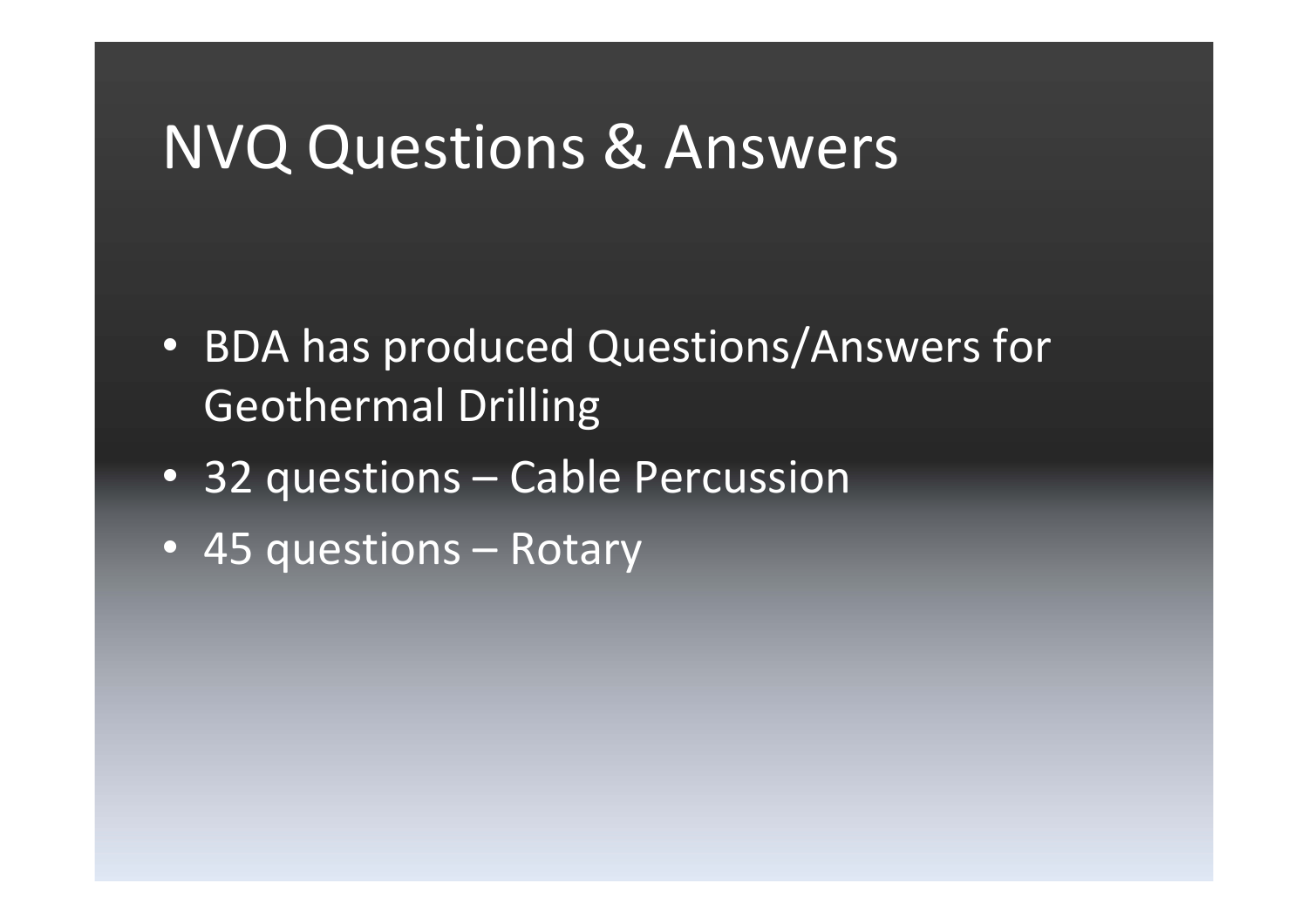### Unit No. QCF D14B - Drill Holes to Drilling Specification Page 102

**ADDITIONAL QUESTIONS AND ANSWERS** LEAD DRILLER GEOTHERMAL DRILLING ROTARY (CONTINUED)

### Methods of work (continued)

- $Q5.$ If the ground loop designer is not present on site during test hole drilling, give ONE reason why he should notified of the drilling technique?
- Airflush drilling could introduce high temperature air to the borehole and will affect the A. thermal response test if the heat is not permitted sufficient time to dissipate The designer must be informed of the drilling method in order to determine when the test can be started
- O<sub>6</sub> Why is it important to maintain good verticality of ground array boreholes?
- To minimise the risk of boreholes intersecting each other A To allow the ease of installation of the loop and tremie pipes to complete the hole
- Why is accurate drilling log information important for a geothermal borehole?  $Q7.$
- Some thermal properties for the design are dependant on geology A. If there is no thermal response test to be completed the designer must know if the geology is materially different to the expected geology
- $Q8.$ Name FOUR things that need to be considered when adding weights to the loop?
- A Method of attachment of weights Depth of hole and position of weights Density of the drilling fluid Water level in the borehole
- $Q9.$ What steps should be taken to check that the loop can be placed to the correct depth and the hole is free from obstructions prior to installation?
- $\mathbb{A}$ Flush the hole clean Check that the depth can be reached by inserting a measuring tape, a set of rods or a tremie pipe to the required depth
- Q10. If the loop cannot be installed to design depth what actions should be taken?
- Accurately report to the designer the reasons why the loop cannot be installed to  $\Delta$ design depth Outline what measures would be needed to install the loop to design depth Outline the geology encountered in the borehole
- Q11. What is the maximum depth of scratch that can be tolerated on a loop pipe wall?
- A. Less than 10% of the wall thickness of the pipe

### Unit No. QCF D14B - Drill Holes to Drilling Specification Page 103

### **ADDITIONAL QUESTIONS AND ANSWERS** LEAD DRILLER GEOTHERMAL DRILLING ROTARY (CONTINUED)

### Methods of work (continued)

- Q12. What measures should be employed to protect the loop from damage on site and during installation?
- A. Store the loops appropriately on site with bands and end plugs and raised from ground level Install the loop from a loop reeler Provide protection for the loop on the casing leading edge to prevent damage Install the loop into the casing or borehole using a well head roller if needed, i.e. not creating a sharp radius at the well head. Take care in removing casings etc Visually inspect the loop before and during installation
- Q13. When flow testing an installed loop, what equipment is needed?
- A circulating pump with filter and reservoir / tank, a flow measuring device and  $A$ flow and return pressure gauges
- Q14. In how many directions should an installed loop be tested?
- A. The loop should be lested in two directions, forward and reverse.
- Q15. Following the installation and grouting of the loop, when should a pressure test be carried out?
- A. After the flow test
- Q16. When pressure testing, where should the pressure test gauge be positioned?
- Α. On the outflow of the loop to ensure the hydraulic test is applied to both legs of the loop
- Q17. Which pressure test is acceptable for a ground loop?
- Α. BS EN 805 is the standard test
- Q18. What water quality should be used when filling a loop before or during installation?
- Clean mains / potable water only A.
- (a) What additive should be used when leaving a loop for a long period of time or once  $Q$ 19. completed and (b) why?
- A. (a) A suitable biocide (b) To ensure that the testing equipment used on different sites / loops does not create cross contamination and that the loop is left in a sanitary condition once completed
- $Q20.$ What minimum measures should be taken to protect the loop from debris once the loop is installed, flow and pressure tested
- A. The loop ends should be securely capped, fused or plugged

103 August 2014

102 August 2014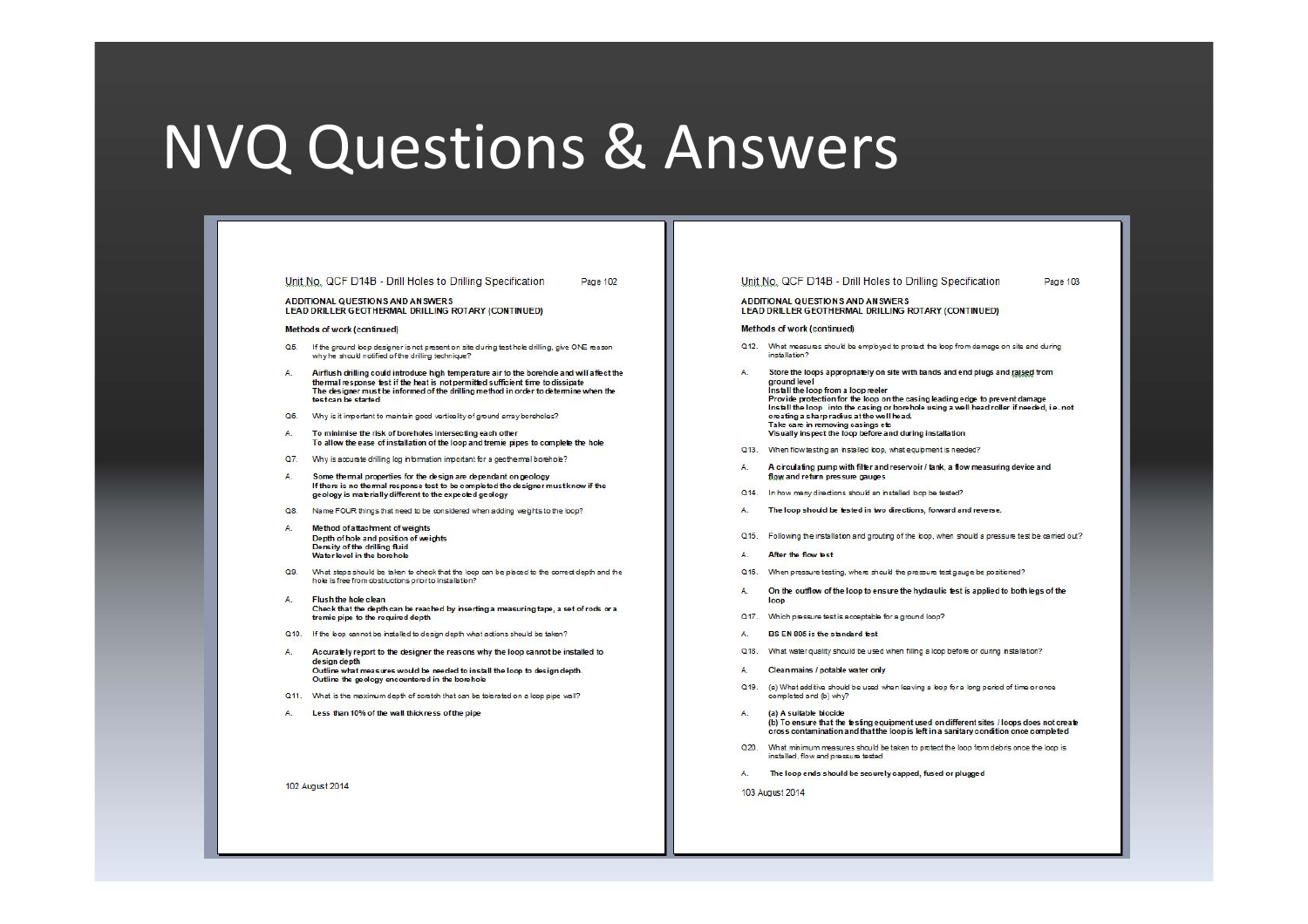A. The GSHP system performance is reliant on the design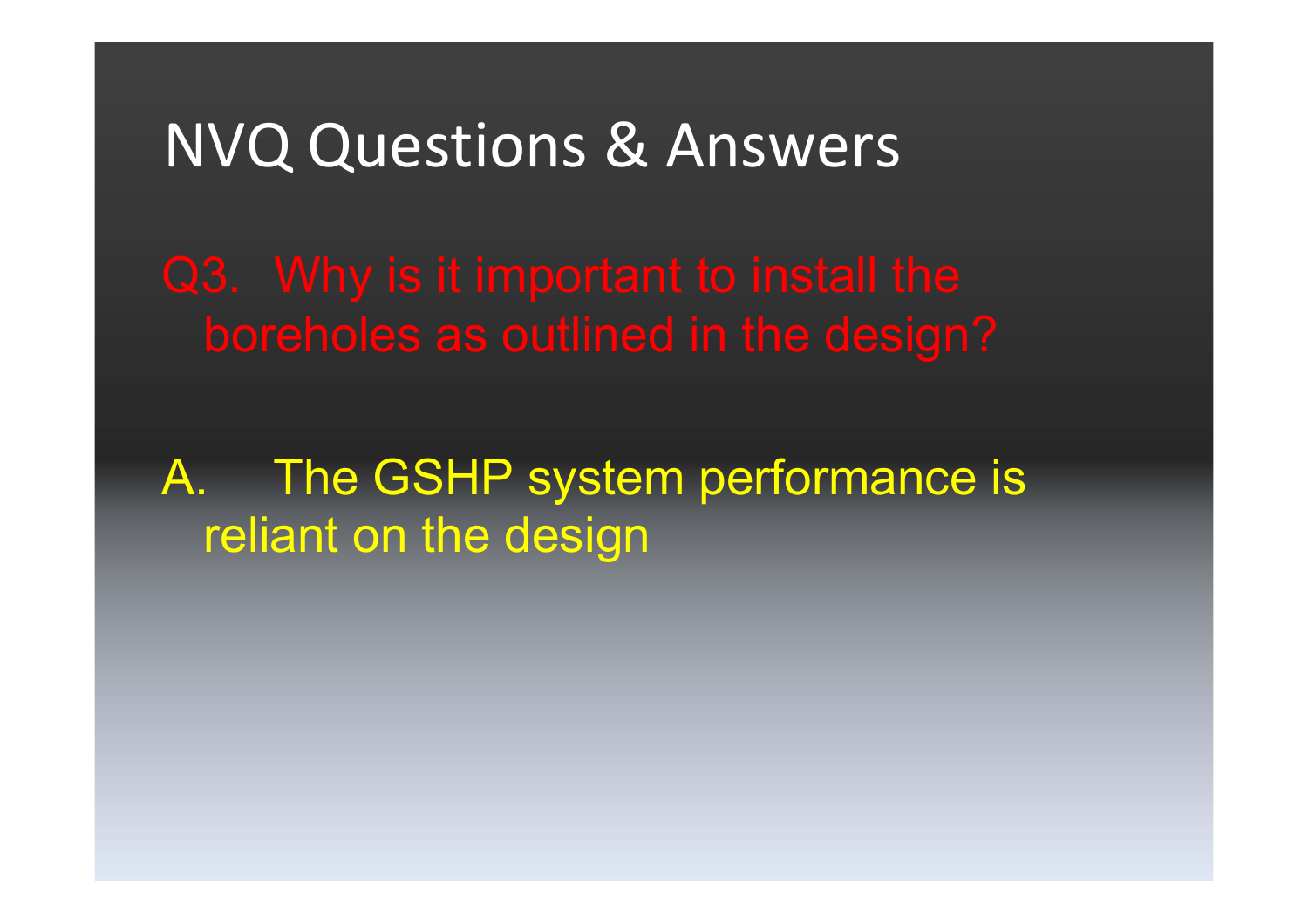A. To minimise the risk of boreholes intersecting each other To allow the ease of installation of the loop and tremie pipes to complete the hole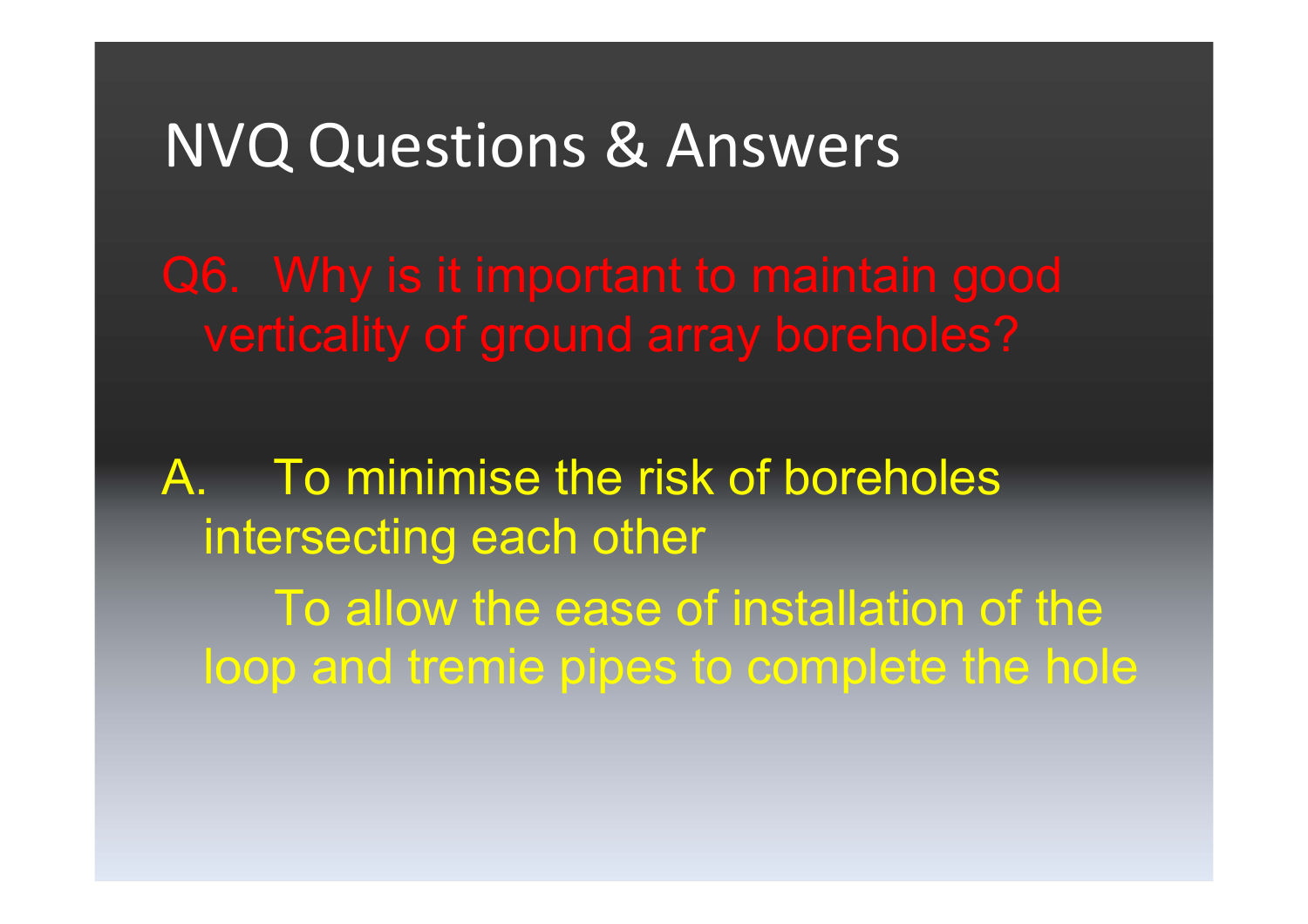A. Store the loops appropriately on site with bands and end plugs and raised from ground level Install the loop from a loop reeler Provide protection for the loop on the casing leading edge to prevent damage Install the loop into the casing or borehole using a well head roller if needed, i.e. not creating a sharp radius at the well head.

Take care in removing casings etc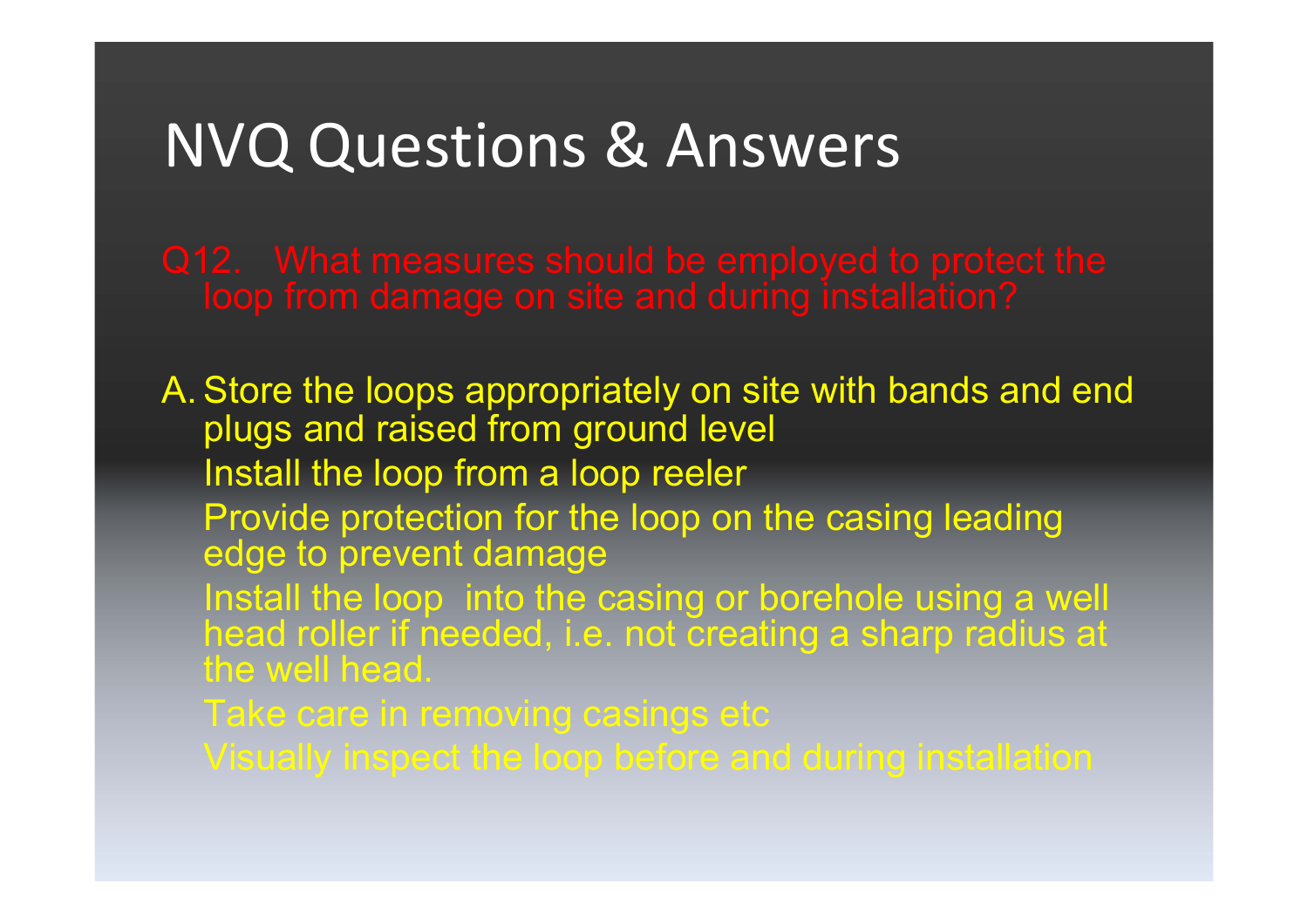## Candidate Grant



- BDA has £10,000 grant support from CITB
- To provide partial financial support for successful NVQ Geothermal Drilling endorsement award
- Originally envisaged £100 per candidate i.e. 100 candidates
- NOW £200 PER CANDIDATE FOR FIRST 50 CANDIDATES
- ONCE IT'S GONE IT'S GONE !!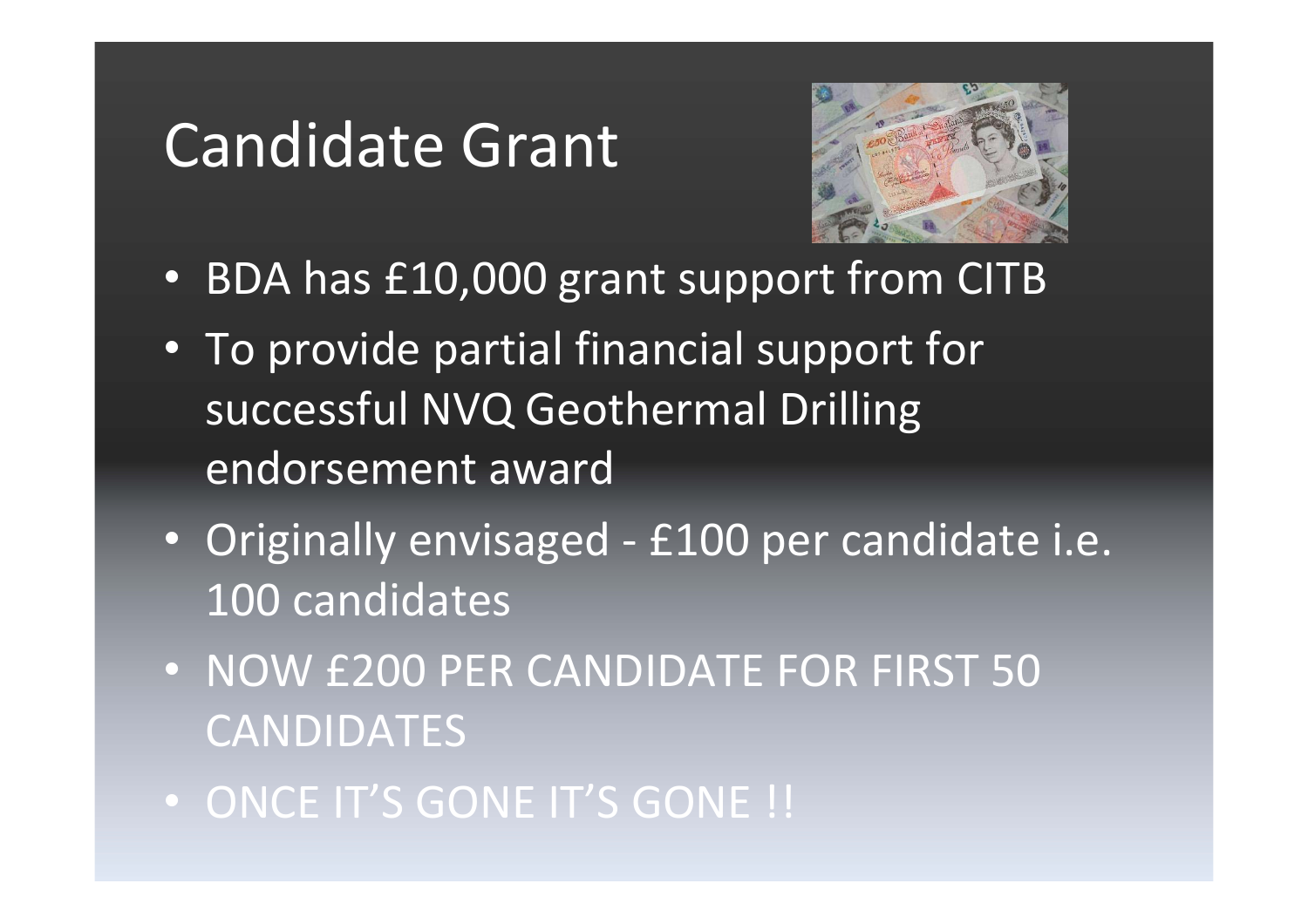## Candidate Grant



- Contact NVQ Assessor
- In scope companies initially
- BDA will provisionally allocate grant to first 50 candidate applications
- Allocation will be removed end October if candidate does not complete
- Grant money will be paid to Assessor's company if following conditions are met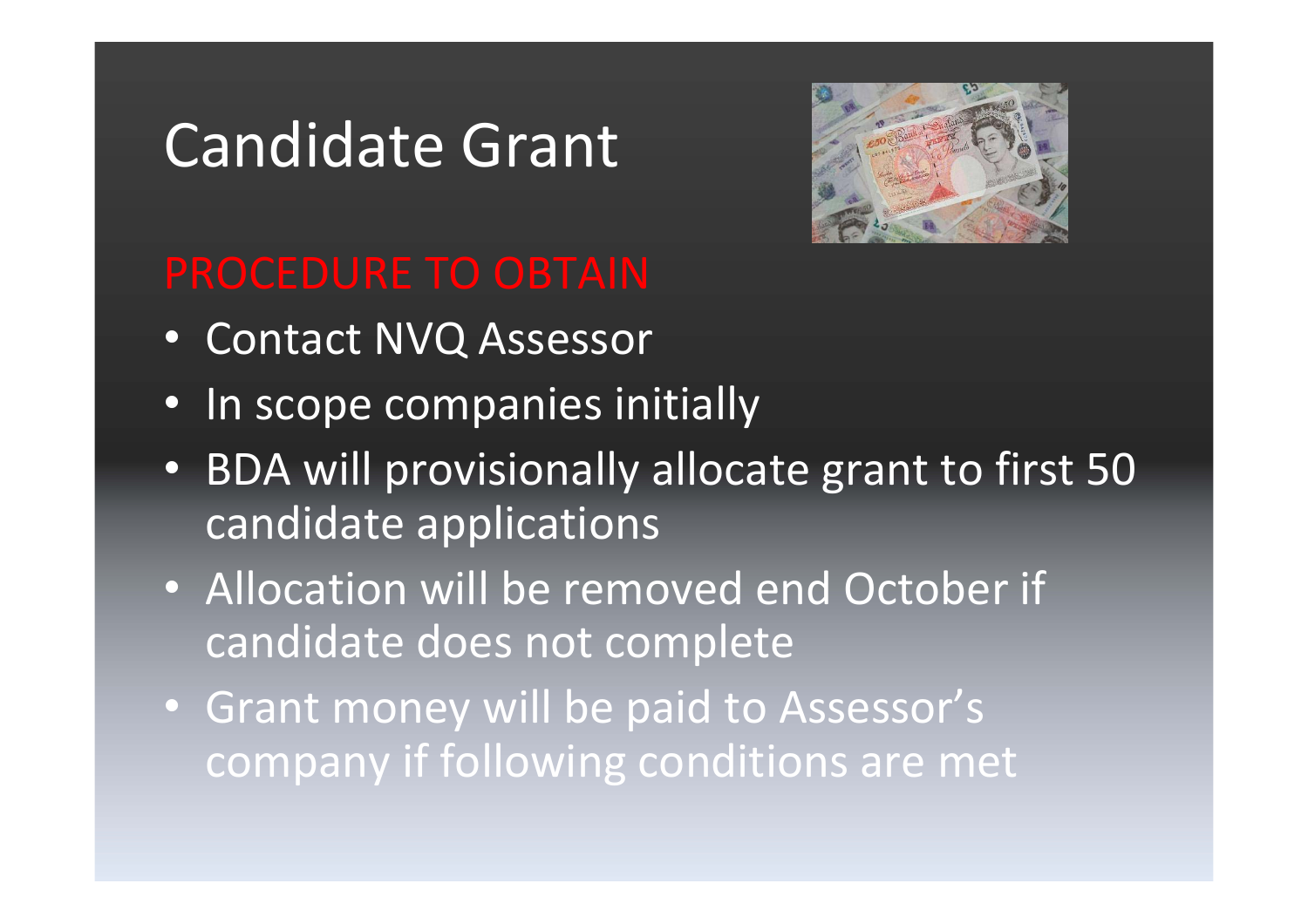## Candidate Grant



- Candidate has been prior approved by BDA
- Assessor's company provides proof that its normal assessment price has been reduced by £200 (and that Employer is aware that subsidy originates from CITB/BDA)
- Proof from Assessor's company that candidate has been assessed and that application for award has been made.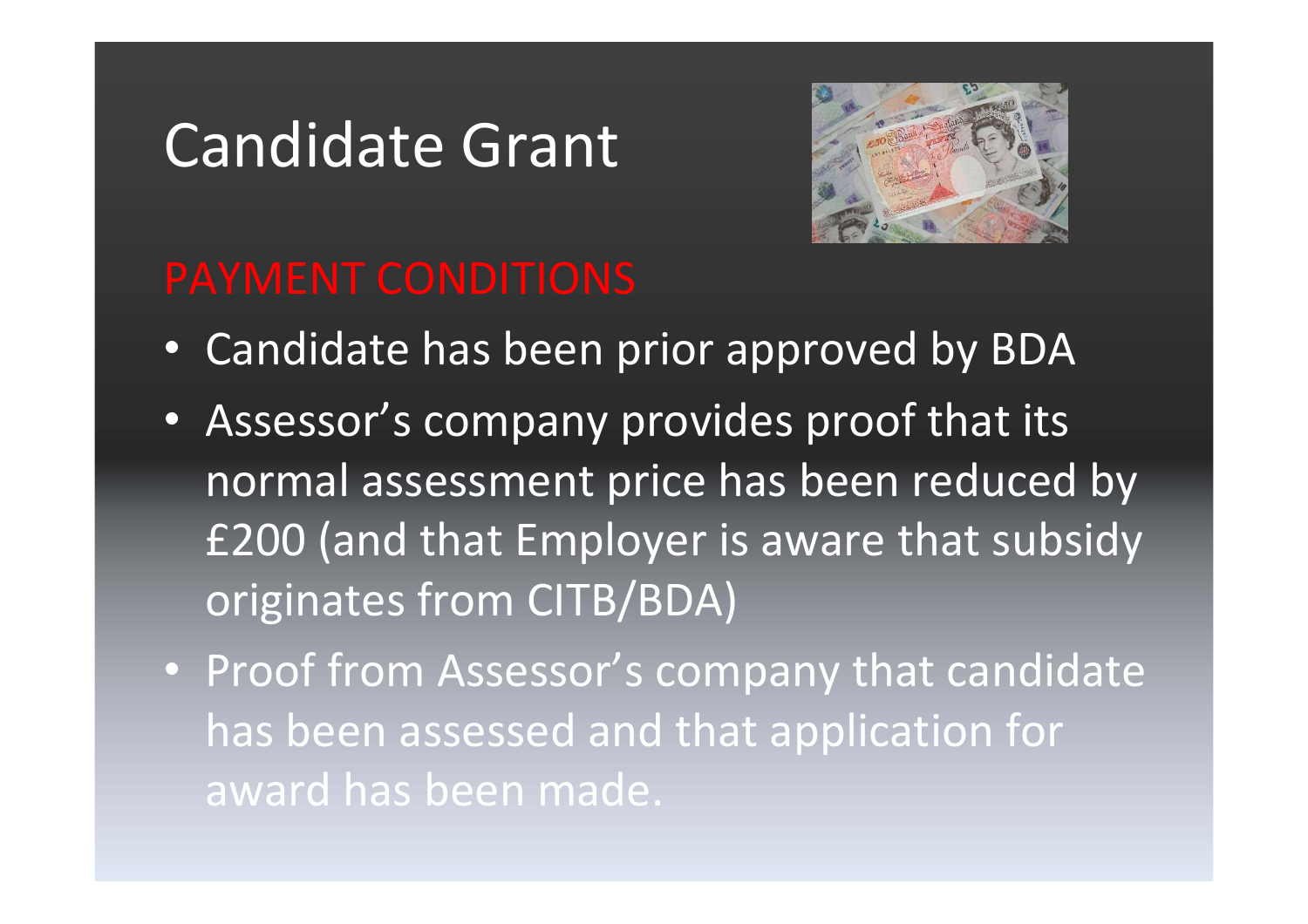## Summary

- Intensive Course with much to impart
- Part of overall Project
- Geothermal Drilling training courses ‐ Sept 22 (Derby), Oct 6 (Reading), Oct 28 (North /Scotland
- E‐Learning
- New module for BDA Apprenticeship Scheme
- BDA Audit to incorporate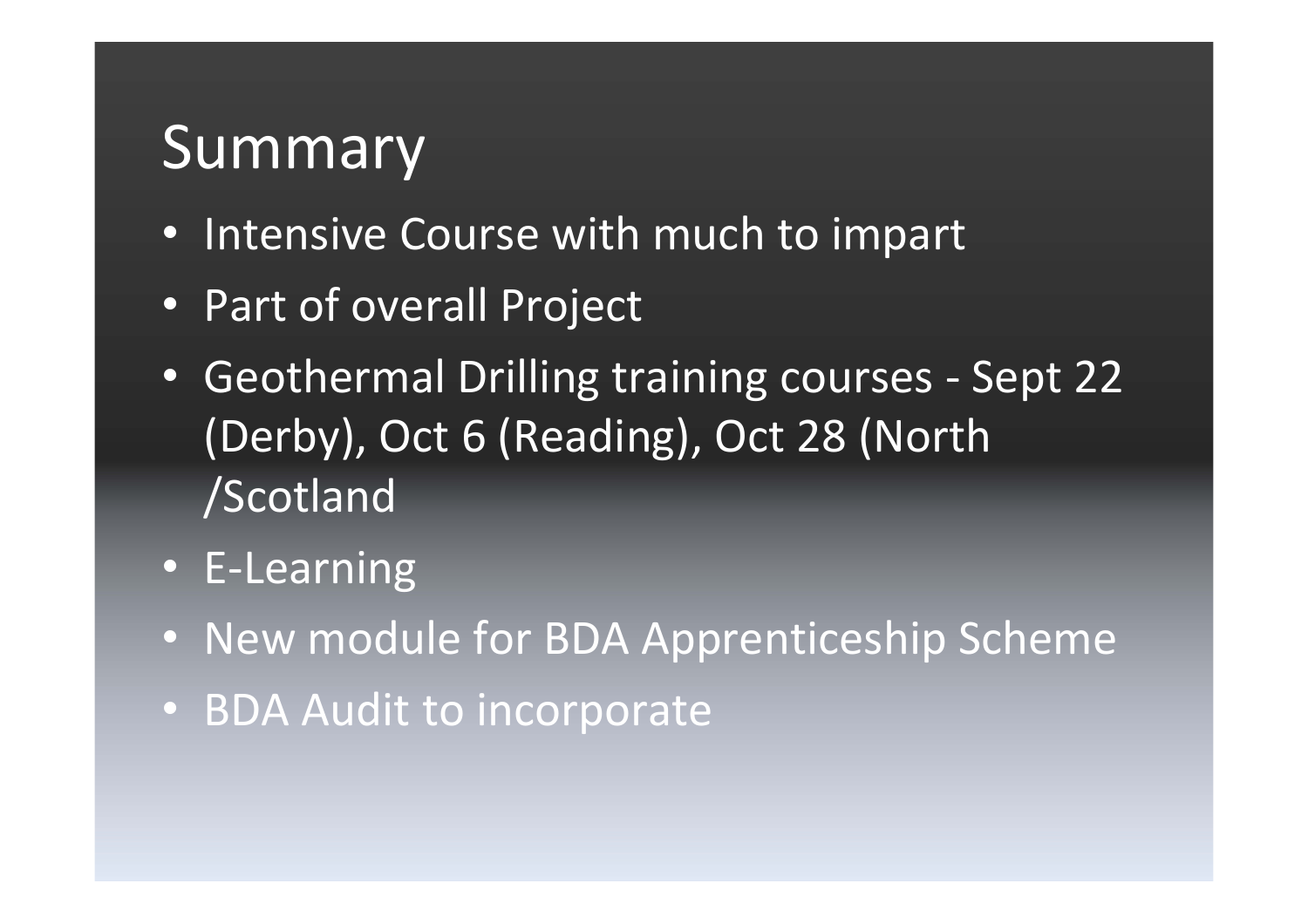## **Summary**

- 
- IF COMPETENCIES NOT ESTABLISHED NOW THEN OPPORTUNITY IS LOST
- THERE'LL BE MANY NEW PEOPLE AND COMPANIES DOING GEOTHERMAL DRILLING
- THEY SHOULD ENTER THE MARKET AND FIND THE ENTRY REQUIREMENTS & SUPPORT ALREADY EXISTING